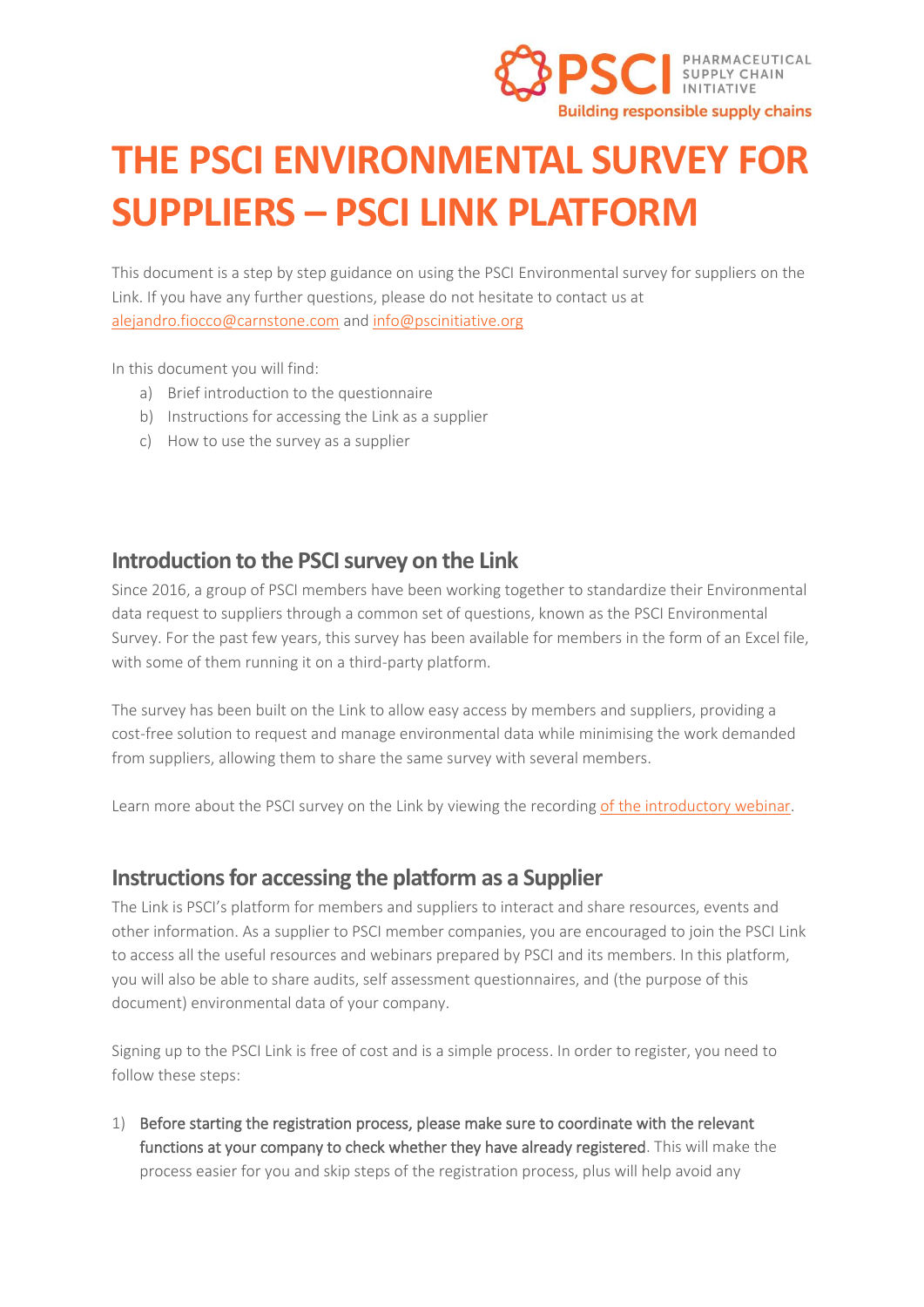

duplication of efforts from your end when responding to PSCI members' requests. If in doubt, please [contact the PSCI Secretariat](mailto:info@pscinitiative.org) to find out if your company/site has already been registered, and which of your colleagues are what we call Lead contacts, who have oversight over your Group sites.

- 2) To start the registration process (or simply log in once you have an account) head to <https://pscinitiative.org/home>
- 3) Click in LOGIN at the top right corner of your screen.



4) Go to SUPPLIER REGISTRATION (or head directly to [https://pscinitiative.org/registerSupplier\)](https://pscinitiative.org/registerSupplier)

| SUPPLY CHAIN<br><b>Building responsible supply chains</b> | PHARMACEUTICAL                                                                                           | <b>ABOUT US</b> | <b>WHAT WE DO</b>                                            | <b>NEWS</b> | <b>RESOURCES</b>    | <b>EVENTS</b> | <b>CONTACT</b> |
|-----------------------------------------------------------|----------------------------------------------------------------------------------------------------------|-----------------|--------------------------------------------------------------|-------------|---------------------|---------------|----------------|
|                                                           | Email<br>Password                                                                                        |                 |                                                              |             |                     |               |                |
|                                                           |                                                                                                          |                 |                                                              |             | Forgotten Password? | <b>LOGIN</b>  |                |
|                                                           |                                                                                                          |                 | ACCESS OUR LEGACY DOCUMENT LIBRARY AT BOX.NET.               |             |                     |               |                |
|                                                           | Join our online supplier community for news, resources and events and to share assessments of your site. |                 | <b>SUPPLIER REGISTRATION</b><br><b>SUPPLIER REGISTRATION</b> |             |                     |               |                |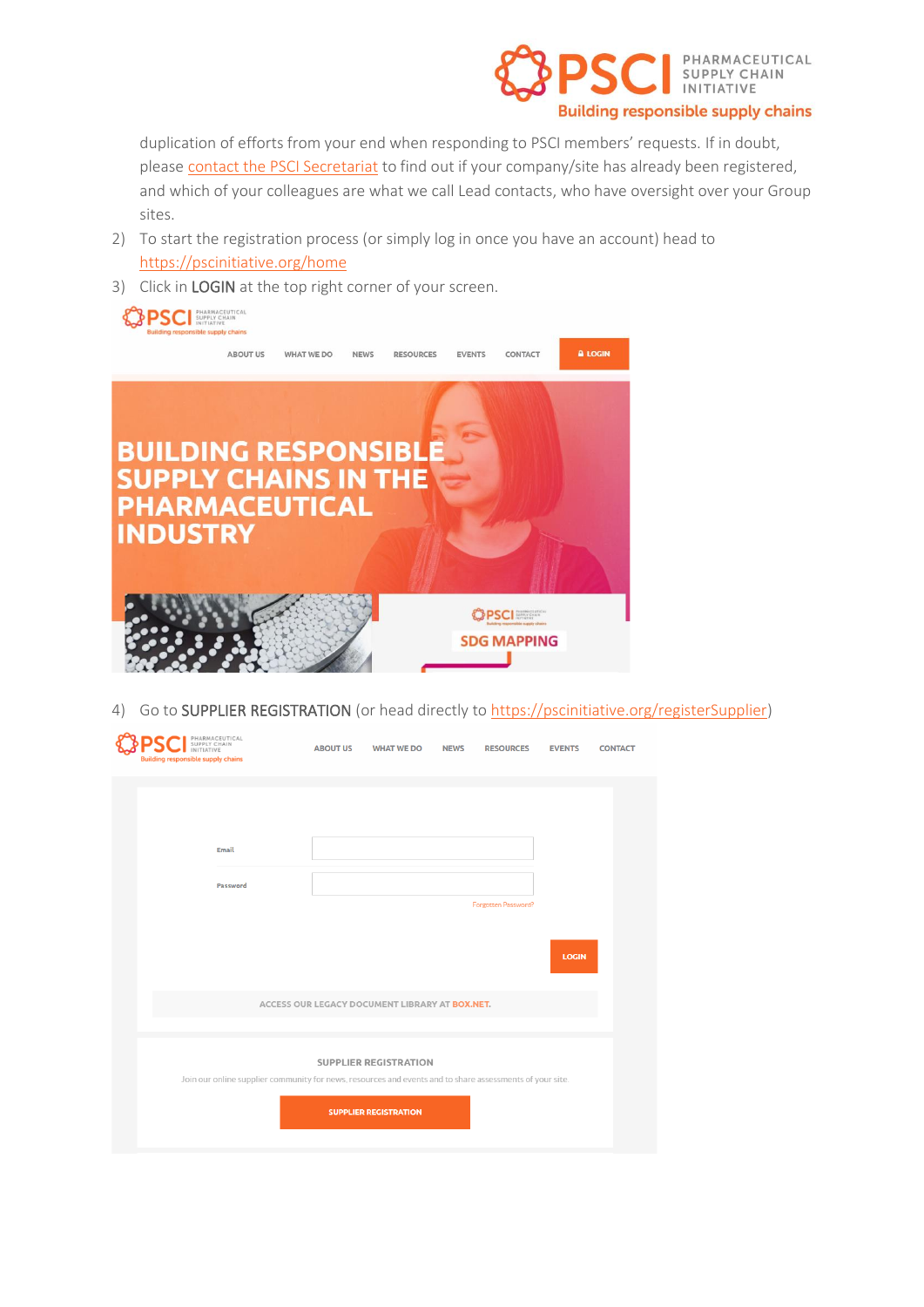

- 5) Fill in all the data required for registering into the Link, which includes:
	- a) Site details
		- i) Site name: The name of the site where you are based.
		- ii) Company: If your site is part of a larger company, please enter it here.
		- iii) Country where the site is located
		- iv) PSCI Member Referral: If a PSCI member company requested that you register, please select them here.
	- b) Your details:
		- i) Your name
		- ii) Email: Please use your company email address. We will need your valid work email, where you will receive the notifications and communications related to the survey.
		- iii) Password: Please set a password of at least 8 characters.
- 6) Submit your application by clicking Register, which the PSCI Secretariat will review and then confirm for you to access. You will have access immediately after registering, but will need the approval from the PSCI Secretariat before you can start interacting with PSCI members, or them with you.
- 7) With your access to the Link created, head back to<https://pscinitiative.org/home> and use your email and password to log in.

# **Process for suppliers: Completing and sharing the survey on the Link**

The PSCI survey on the Link has been built in a way that allows you to easily fill in your details and share the same survey with several members, reducing the times you will need to complete it. This section will give you the steps you need to follow to create, complete, edit, and share your PSCI environmental survey with members that have requested it.

1) Once you have registered on the Link and logged in, head to "My sites" on the top panel of your screen. In there, select your site. Alternatively, you can click directly into your site on the "Assessments" panel on the right hand of your screen of the Home page. a) Option  $1$ .

| PHARMACEUTICAL<br>SUPPLY CHAIN<br>INITIATIVE<br><b>Building responsible supply chains</b> | <b>NEWS</b> |   | <b>RESOURCES</b>        | <b>EVENTS</b>         | <b>MY SITES</b> | CONTACT |
|-------------------------------------------------------------------------------------------|-------------|---|-------------------------|-----------------------|-----------------|---------|
| <b>SITES</b>                                                                              |             |   |                         |                       |                 |         |
| Please contact the PSCI Secretariat if you wish to add additional sites.                  |             |   |                         |                       |                 |         |
| Name                                                                                      |             | 土 | Last Audit <sup>O</sup> | Last SAQ <sup>O</sup> |                 | 鬙       |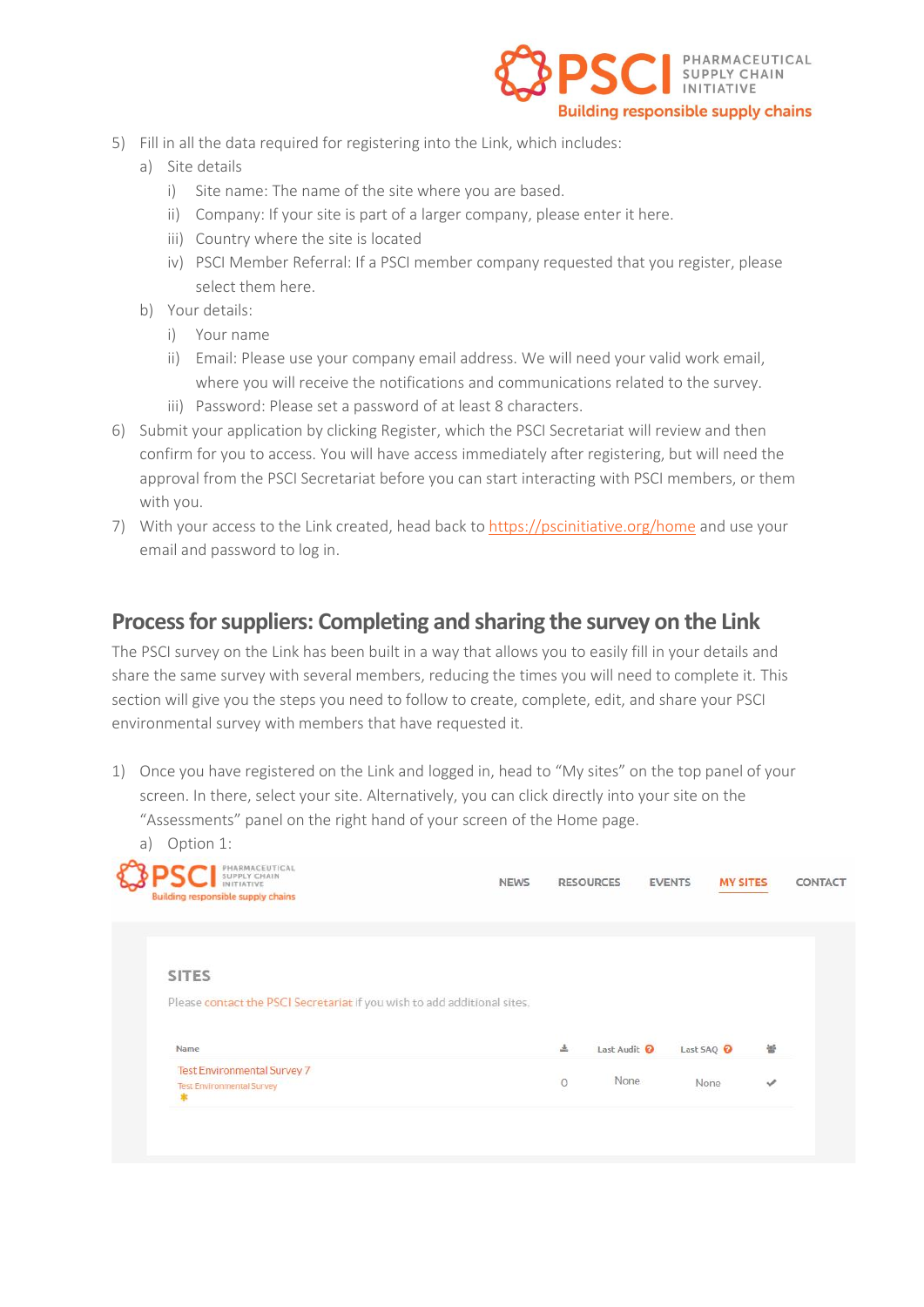

**NEW** 

#### b) Option 2:

|                                       | ASSESSMENTS o<br>Share audits or assessments of your sites with PSCI members. |                       |                 |     |
|---------------------------------------|-------------------------------------------------------------------------------|-----------------------|-----------------|-----|
| <b>Name</b>                           | Last Audit <sup>0</sup>                                                       | Last SAQ <sup>0</sup> | Last ES $\odot$ | 2oS |
| Test site for demo<br>CAL Pharma Ltd. | None                                                                          | None                  | 7 Nov 2019      |     |
|                                       | My sites $\rightarrow$                                                        |                       |                 |     |

2) In your site page, you will be able to fill in the details of your site, see which of your colleagues have access, and also complete the assessments you can then share with PSCI members. One of the panels you will see gives you the detail of your environmental surveys. In there, you will see the list of all the surveys you have completed, and whether any has a pending request to share. To start a new one, press the NEW button.

|                   | <b>ENVIRONMENTAL SURVEYS [4]</b> |                             |                                 |                              |                         |    |              |                |                          |
|-------------------|----------------------------------|-----------------------------|---------------------------------|------------------------------|-------------------------|----|--------------|----------------|--------------------------|
| <b>Start Date</b> | Scope                            | <b>Establish</b><br>Program | <b>Manage</b><br><b>Impacts</b> | Reduce<br><b>Emissions</b>   | Shared                  | 쯉  |              | ۰              |                          |
| 7 Nov 2019        | <b>Site</b>                      | Limited<br>7/20             | Limited<br>12/94                | Limited<br>5.5/26            | 6 Apr 2021<br>Everyone  | 56 | $\mathbf 0$  | $\mathbf{x}$   |                          |
| 3 Sep 2019        | <b>Site</b>                      | <b>Developing</b><br>9/20   | Limited<br>6/94                 | Limited<br>0/26              | 15 Mar 2021<br>Specific | 1  | $\mathbf{1}$ | $\pmb{\times}$ |                          |
| 3 Sep 2019        | Site                             | Limited<br>7/20             | <b>Established</b><br>54/94     | <b>Developing</b><br>17/26   | 8 Mar 2021<br>Specific  | 1  | 1            | $\pmb{\times}$ |                          |
| 1 Jan 2019        | Site                             | Limited<br>0/20             | <b>Established</b><br>50/94     | <b>Developing</b><br>12.5/26 | 12 Mar 2021<br>Specific | 1  | 1            | $\pmb{\times}$ | $\overline{\phantom{a}}$ |

## 3) You will then be redirected to a page where you will be able to complete the survey section by section. The first section will ask you the beginning date of the year you are reporting. This will be 01/01/2020 if you are reporting for the calendar year 2020, for example, but can be different depending on your reporting schedule.

- a) You can also specify whether you are reporting on a Site or Group level. If you choose to report on a Site level, please make sure to fill the survey for all other relevant sites. You will be able to copy the survey you are completing as a starting point for the survey on your next site.
- b) You are also asked to report on the revenue generated by the site/company in the reporting period. For standardization purposes, this is in USD. If you report in a difference currency, please use the conversion as per your financial reports, or the exchange rate to USD on the end date of the reporting period (December 31, 2020 in the example above).
- 4) You can use the controls on the bottom of your screen to scroll through sections, go to your summary page, or simply save the responses you have already added. Please note answers will be saved once you move on to a different page or press the **SAVE** button.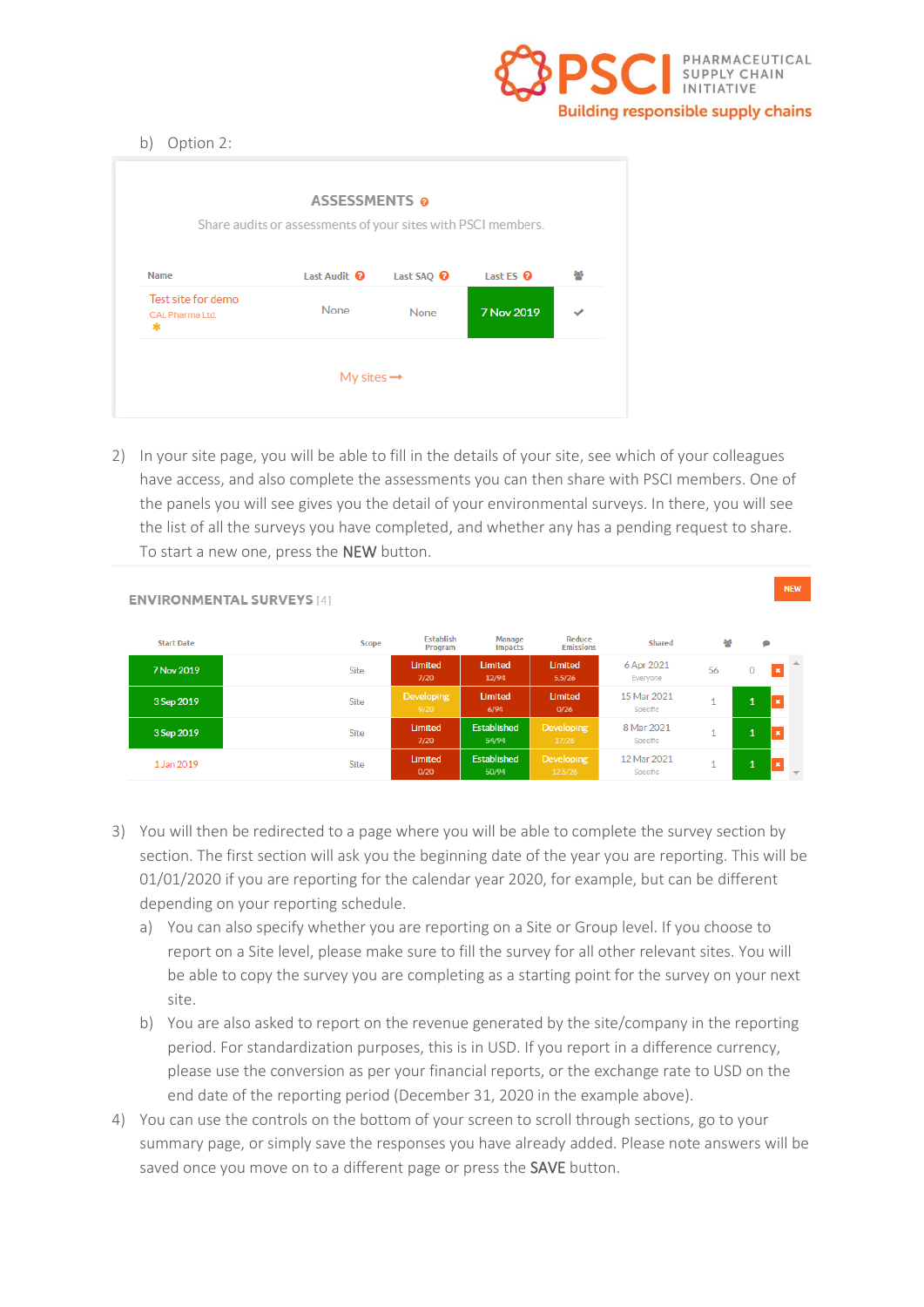

a) Please be aware you will be automatically logged out, for security reasons, and lose any unsaved changes on the current page, if you do not continue within one hour.



- 5) It is advised that you complete all sections before sharing the survey with PSCI members, and please note that not all fields in the survey may be applicable to you. For these cases, it is advisable to complete as "Not applicable" rather than leaving them empty, to let PSCI member companies know that you have looked through the question but are unable to provide the data. Please note that "Not available" should be distinguished from "Not applicable". Only select "Not applicable if the question does not apply to your company. "Not available" should be selected when questions are applicable, but not readily available.
- 6) Throughout the survey you will see guidance and conversion factors next to the questions. You can read the guidance by hovering over the "?" icon.

|                                                            | Applicable |                             |
|------------------------------------------------------------|------------|-----------------------------|
| Value                                                      | 1000       | to MWh                      |
| > Of this total, what amount came from natural gas?        | Applicable | from kWh<br>divide by 1,000 |
| Value                                                      | 100        | from MJ<br>divide by 3,600  |
| > Of this total, what amount came from gasoline (petrol)?  | Applicable | from GJ<br>divide by 3.6    |
| Value                                                      | 20         | MWh <sup>O</sup>            |
| > Of this total, what amount came from diesel?             | Choose     |                             |
| > Of this total, what amount came from coal?               | Choose     |                             |
| > Of this total, what amount came from other fossil fuels? | Choose     |                             |
| <b>Total described</b>                                     |            | 120/1000 MWh                |

7) In sections with numeric inputs, you will notice there are some basic validations. One if these can be found on the sections requesting a breakdown (see example above), where a subtotal will be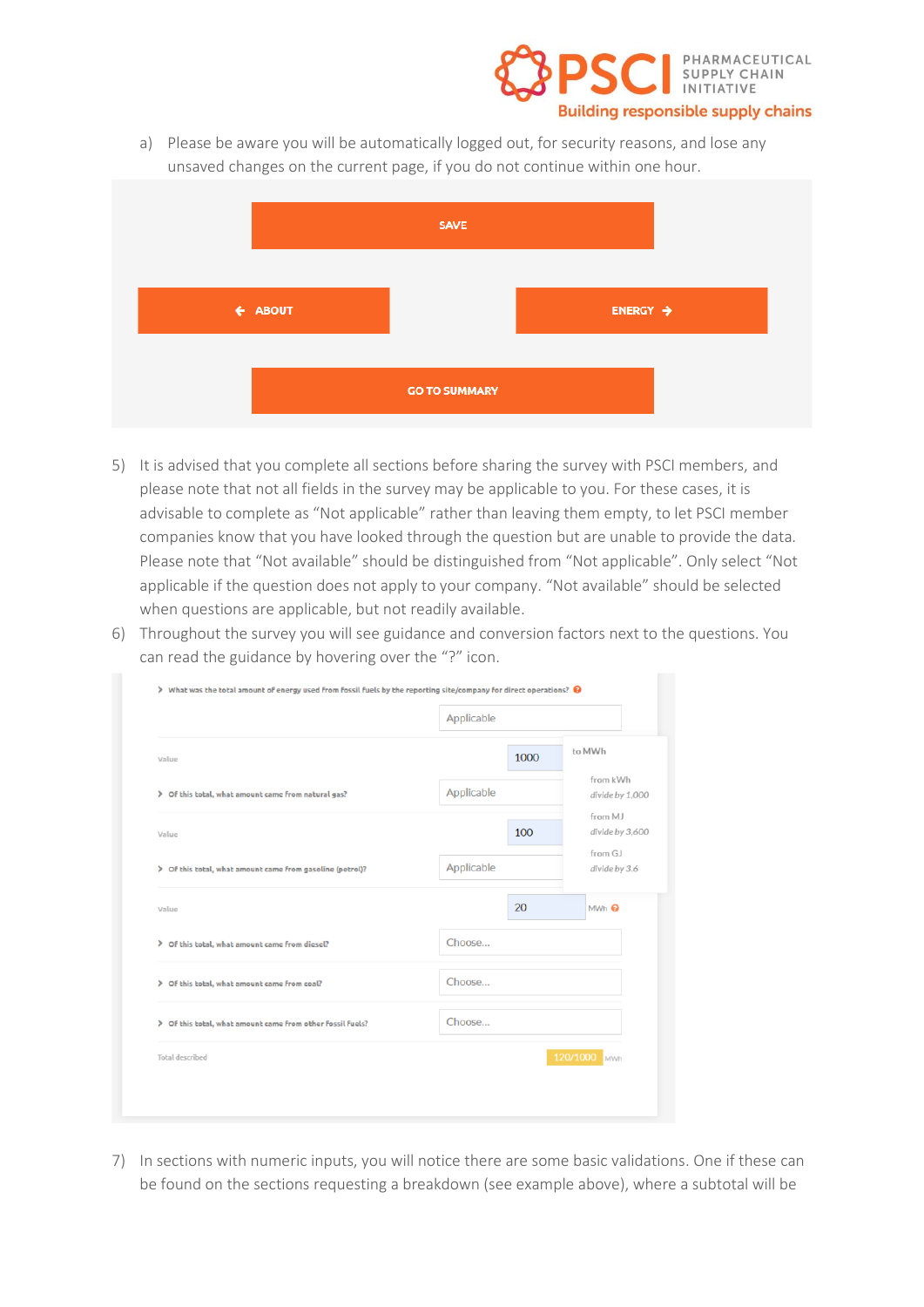

**EDIT** 

automatically calculated and indicate how much you are missing to reach the total you have indicated. This will stay in yellow until the figures match.

| $\triangleright$ What was the total amount of purchased electricity used by reporting site/company? $\bigcirc$ |            |     |                  |
|----------------------------------------------------------------------------------------------------------------|------------|-----|------------------|
|                                                                                                                | Applicable |     |                  |
| Value                                                                                                          |            | 200 | MWh <sup>O</sup> |
| $\triangleright$ Of this total, what amount came from purchased renewable electricity? $\bigcirc$              |            |     |                  |
|                                                                                                                | Applicable |     |                  |
| Value                                                                                                          |            | 100 | MWh <sup>O</sup> |
| $\triangleright$ Of this total, what amount came from purchased non-renewable electricity? $\Theta$            |            |     |                  |
|                                                                                                                | Applicable |     |                  |
| Value                                                                                                          |            | 100 | MWh <sup>O</sup> |
| <b>Total described</b>                                                                                         |            |     | 200/200 mwh      |

- 8) Once completed, you will be able to see the summary of your responses in the SUMMARY view. In here you will also be able to:
	- a) Upload supporting documents: Please note this is not a requirement.

**PURCHASED ENERGY USED** 

b) Write comments for each section to give further explanation into your responses. PSCI members will be able to comment on these too, and you will see their comments in here, which you can reply to. Please note PSCI members' will remain anonymous, and all those you have shared this survey with, can comment

| <b>Purchased electricity used on-site</b> | 200 MWh                    |
|-------------------------------------------|----------------------------|
| Renewable                                 | 100 MWh <sup>0</sup>       |
| Percentage renewable                      | $50 \times 2$              |
| Non-Renewable                             | 100 MWh <sup>0</sup>       |
| <b>Purchased heat and steam</b>           | No Data <sup>O</sup>       |
| <b>Purchased cooling</b>                  | No Data <sup>O</sup>       |
|                                           |                            |
| Write a comment                           |                            |
|                                           | 500                        |
|                                           | <b>COMMENT</b><br>$\Delta$ |
| Test Supplier * A 5 Apr 2021 10:09        | $\pmb{\times}$             |
| Example                                   |                            |
|                                           | $\overline{\phantom{a}}$   |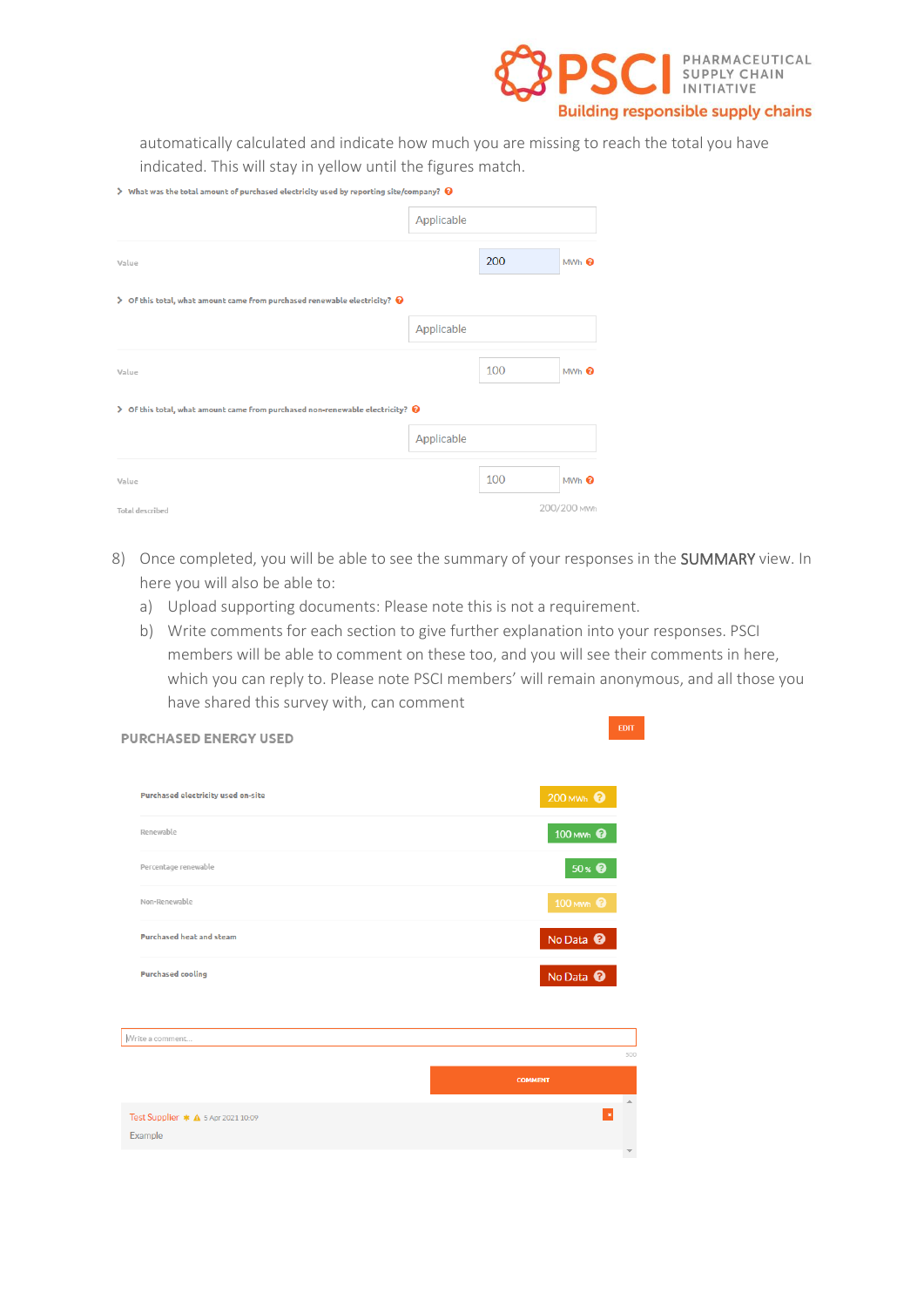

c) See your overall score, and detailed score by response: The overall score will appear on the top, and the individual score will appear in a "?" next to the response.

#### **SCORE**

| <b>Establish Program</b> | 14/20 - Established Program |
|--------------------------|-----------------------------|
| <b>Manage Impacts</b>    | 16/94 - Limited Program     |
| <b>Reduce Emissions</b>  | 0/26 - Limited Program      |

- d) Control who your survey is shared with: You can decide to share the survey with all PSCI members, or with a specific group of members that have requested the survey from you. Additionally, you will see here the list of members you have shared this with, and the pending requests to share.
	- i) To approve any requests, click the  $\checkmark$

#### **SHARING**

You can share this environmental survey with all existing and future PSCI members or you can select specific members. We strongly recommend sharing with all existing and future members as it adds the biggest value for all parties involved.

|                       | <b>SHARE WITH ALL EXISTING AND FUTURE MEMBERS</b> |                                         |                |  |  |
|-----------------------|---------------------------------------------------|-----------------------------------------|----------------|--|--|
|                       |                                                   | <b>SHARE ONLY WITH SPECIFIC MEMBERS</b> |                |  |  |
| REQUESTS <sup>Q</sup> |                                                   |                                         |                |  |  |
| <b>Date</b>           | Organisation                                      |                                         | <b>User</b>    |  |  |
| 5 Apr 2021            | Pharma Co *                                       |                                         | Marie Comiti * |  |  |

- 9) There is no need to "Submit" a survey. Once you have approved a sharing request, the PSCI member(s) will have access to it in it's latest/live version.
- 10) Requests for sharing with a member may include a request to fill the "Apportioning emissions" section for that specific member. In this section, which is only visible to you and the member who requested it, you will be able to indicate the proportion of your emissions that correspond to the specific member. If more than one member requests this from you, you will see a block for each appearing at the bottom of your summary page for the survey. Additionally, you will be asked whether you support that member's code of conduct.